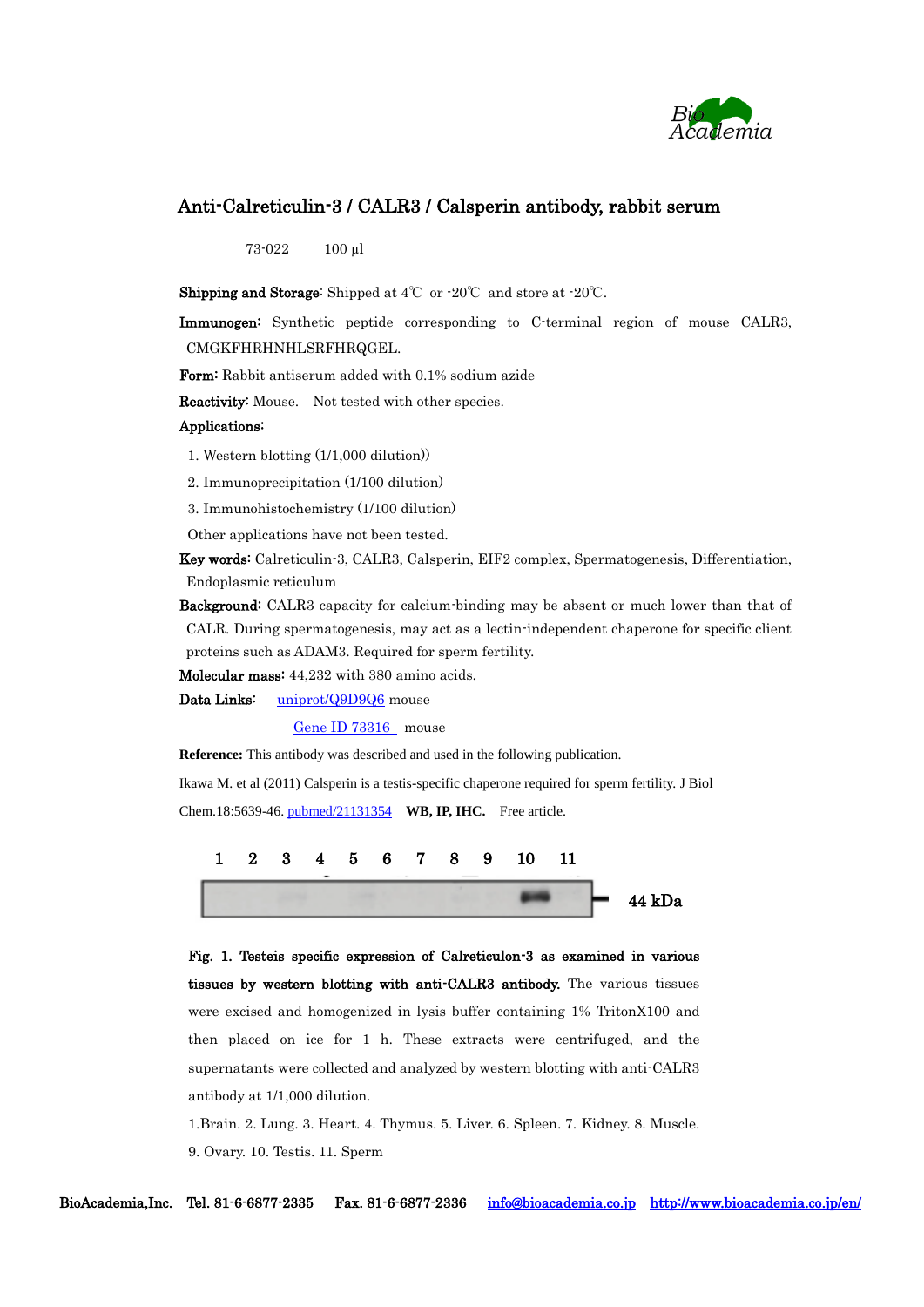



### Fig.2. Identification of Calreticulon-3 protein by western blotting with anti-CALR3 antibody.

Embryonic fibroblast cells prepared from *Calr3*  $\rightarrow$  mouse were transfected with a plasmid expressing Calr3. The cell lysate was analyzed by western blotting with anti-CALR3 antibody at 1/1,000 dilution.

- 1. Mock-infected cell lysate as a negative control.
- 2. Cell lysate transfected with a plasmid expressing Calr3.



# Fig.3. Analysis of Calrecticulon-3 protein in the extracts of mouse testis and sperm by western blotting with anti-Calrecticulon-3 antibody.

Proteins in the extracts (10 µg protein) were separated on SDS-PAGE (10-20% gradient gel), electro-blotted to PVDF membrane and reacted with anti-Calrecticulon-3 antibody at 1/1,000 dilution. As the second antibody, anti-rabbit IgG antibody conjugated with HRP (Abcam:ab97051) was used at 1/10,000 dilution. The numbers on the left are positions of protein size



## Fig.4. Immunoprecipitation of Calreticulon-3 protein with anti-CALR3 antibody.

Lysates of wild-type mouse testis were immunoprecipitated with anti-CALR3 antibody and the precipitates were analyzed by western blotting with the same antibody.

- 1. Input testis lysate
- 2. Precipitated with preimmune serum
- 3. Precipitated with anti-CALR3 antibody

BioAcademia,Inc. Tel. 81-6-6877-2335 Fax. 81-6-6877-2336 [info@bioacademia.co.jp](mailto:info@bioacademia.co.jp) <http://www.bioacademia.co.jp/en/>